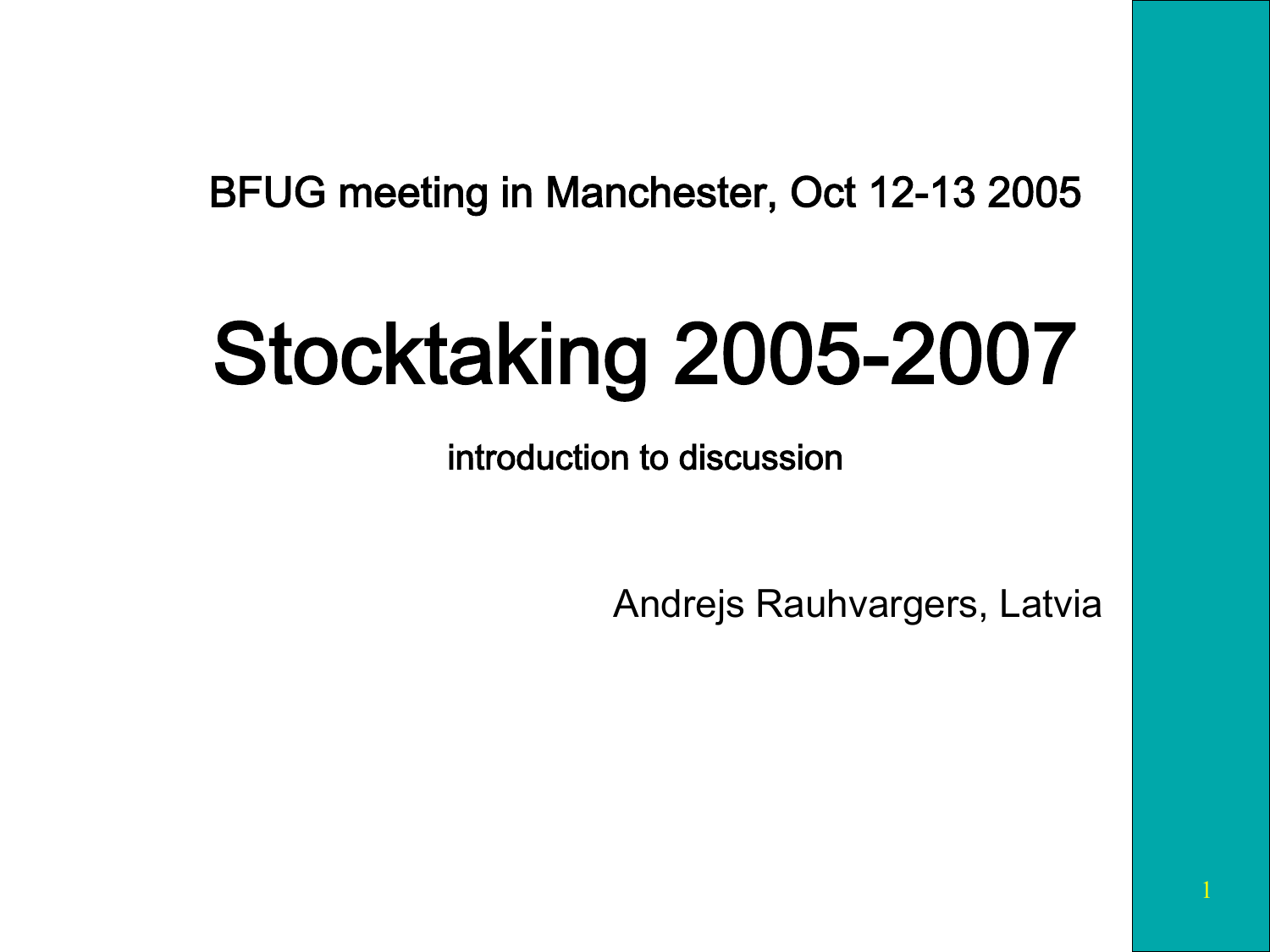#### Stocktaking mandate Berlin

- "... would provide reliable information on how the Process is actually advancing and would offer the possibility to take corrective measures, if appropriate."
- "Participating countries will, furthermore, be prepared to allow access to the necessary information for research on higher education relating to the objectives of the Bologna Process"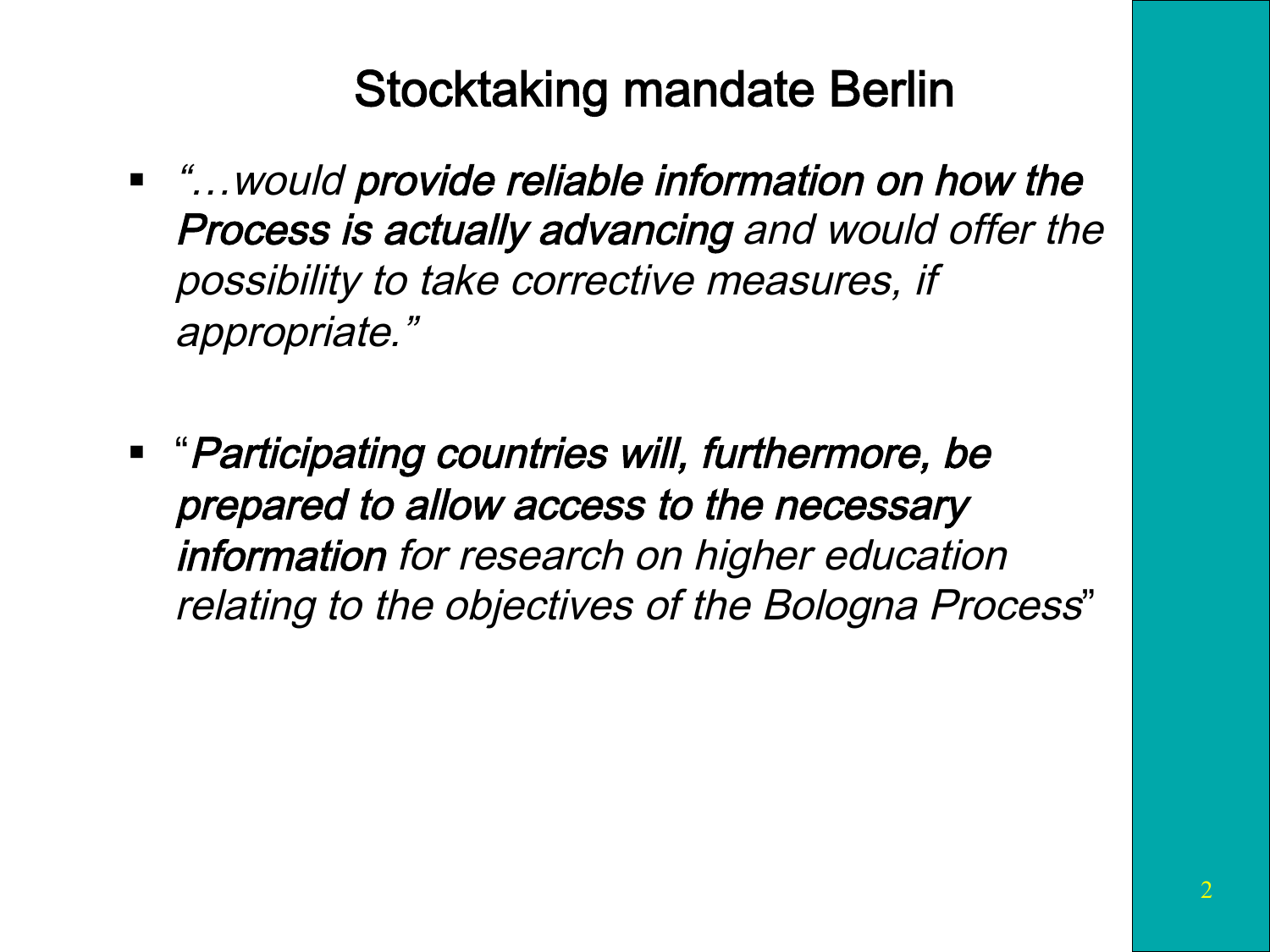#### Bergen – general mandate

- …continuing and widening the stocktaking process and reporting in time for the next Ministerial Conference.
- … continue in the fields of the degree system, quality assurance and recognition of degrees and study periods…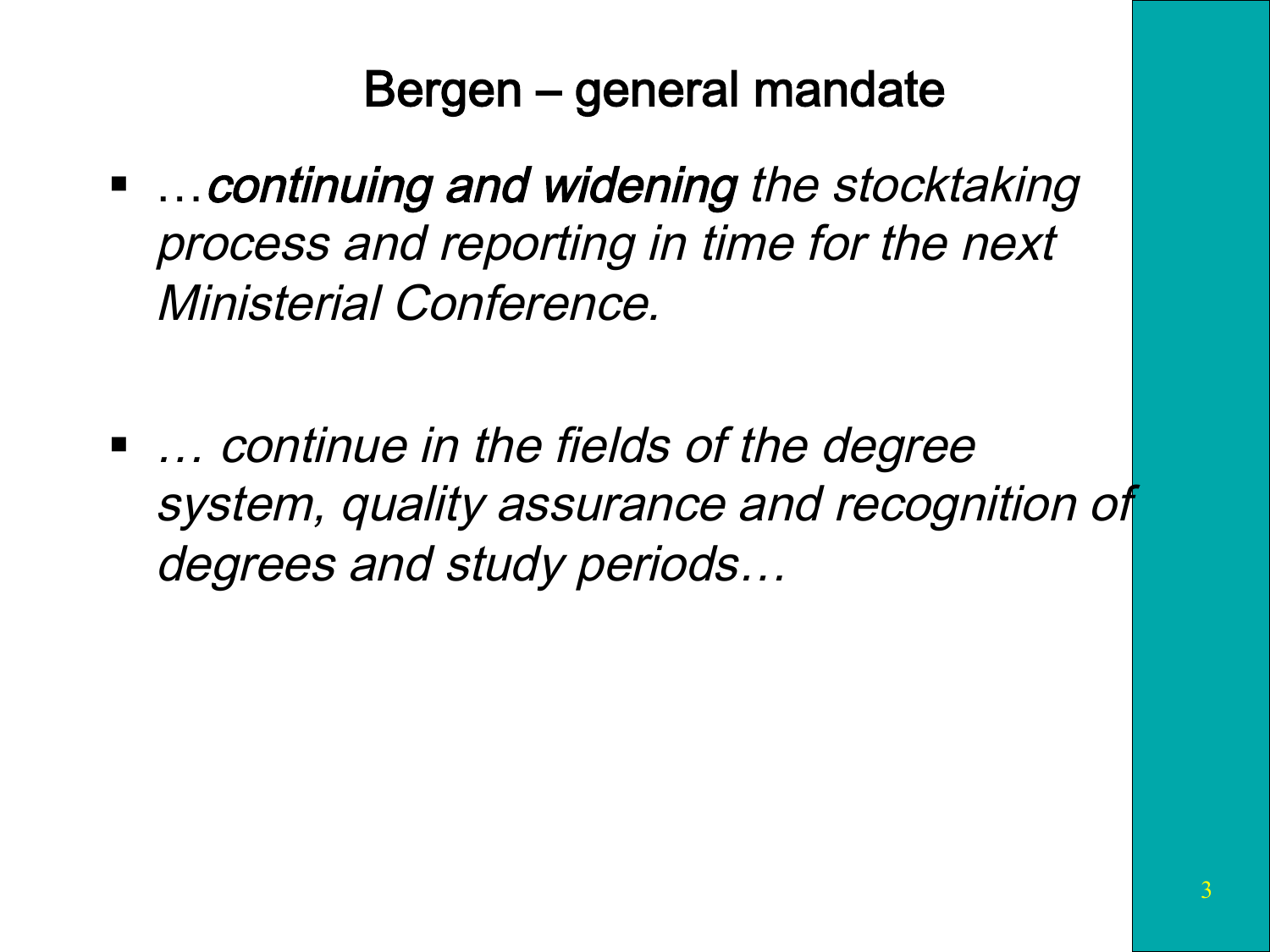#### Requests in degree system priority

- (a) Explicit mandate for inclusion in stocktaking (Page 5, IV Taking stock…):
- implementation of the national frameworks for qualifications: (2007 - launch work, 2010 – complete)
- awarding and recognition of joint degrees
- (b) Issue where measurement of results would be needed:
- employability of graduates with bachelor qualifications:

"… to increase the employability of graduates with bachelor qualifications, including in appropriate posts within the public service."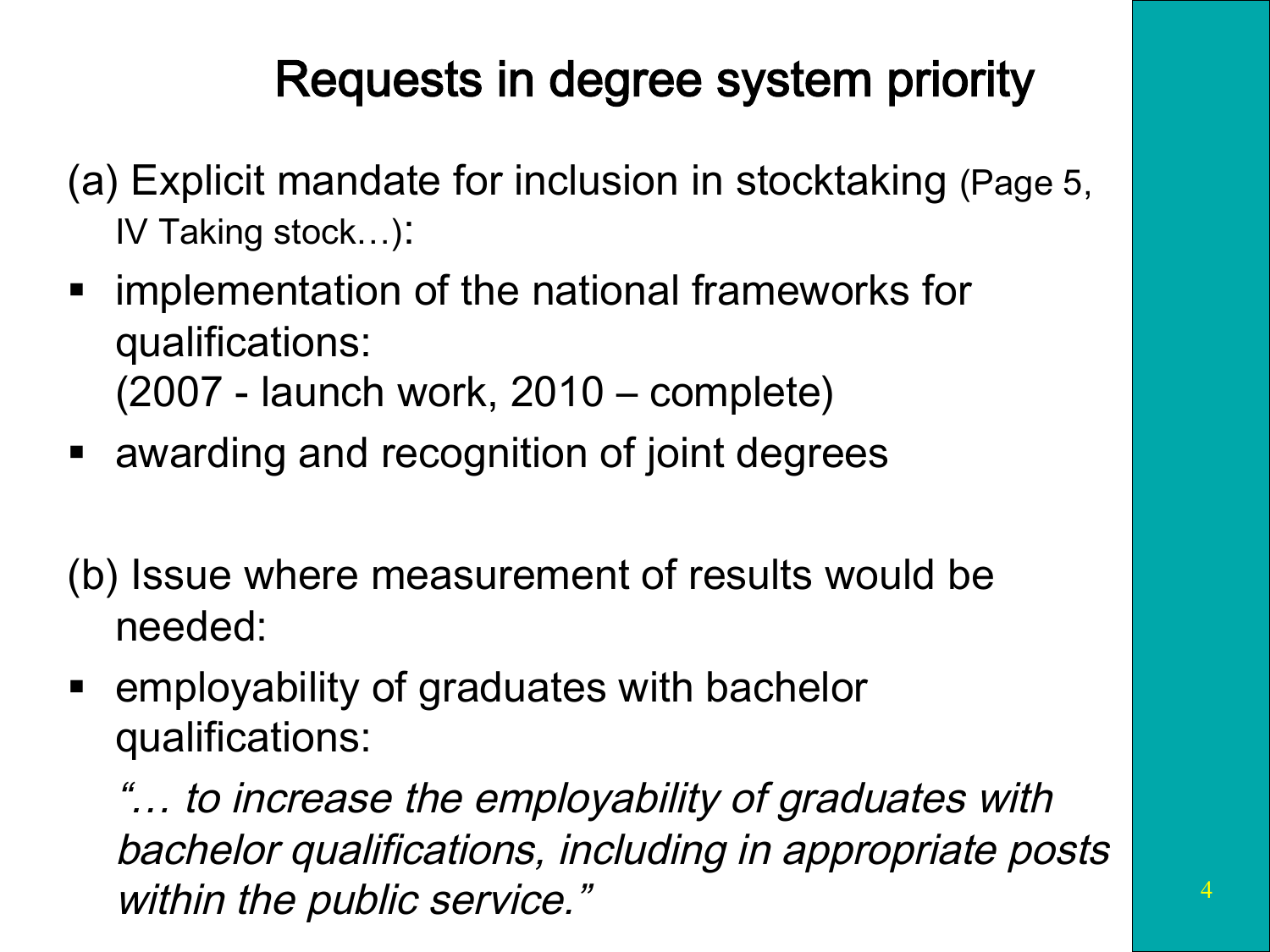## Requests in quality assurance priority

- (a) Explicit mandate for stocktaking (Page 5, IV Taking stock…):
- "…implementation of the standards and guidelines for quality assurance in the European Higher Education Area as proposed by the ENQA report."
- (b) An issue where measurement of results would be needed, (Page 3, Quality Assurance):
- "We commit ourselves to introducing the proposed model for peer review of quality assurance agencies on a national basis"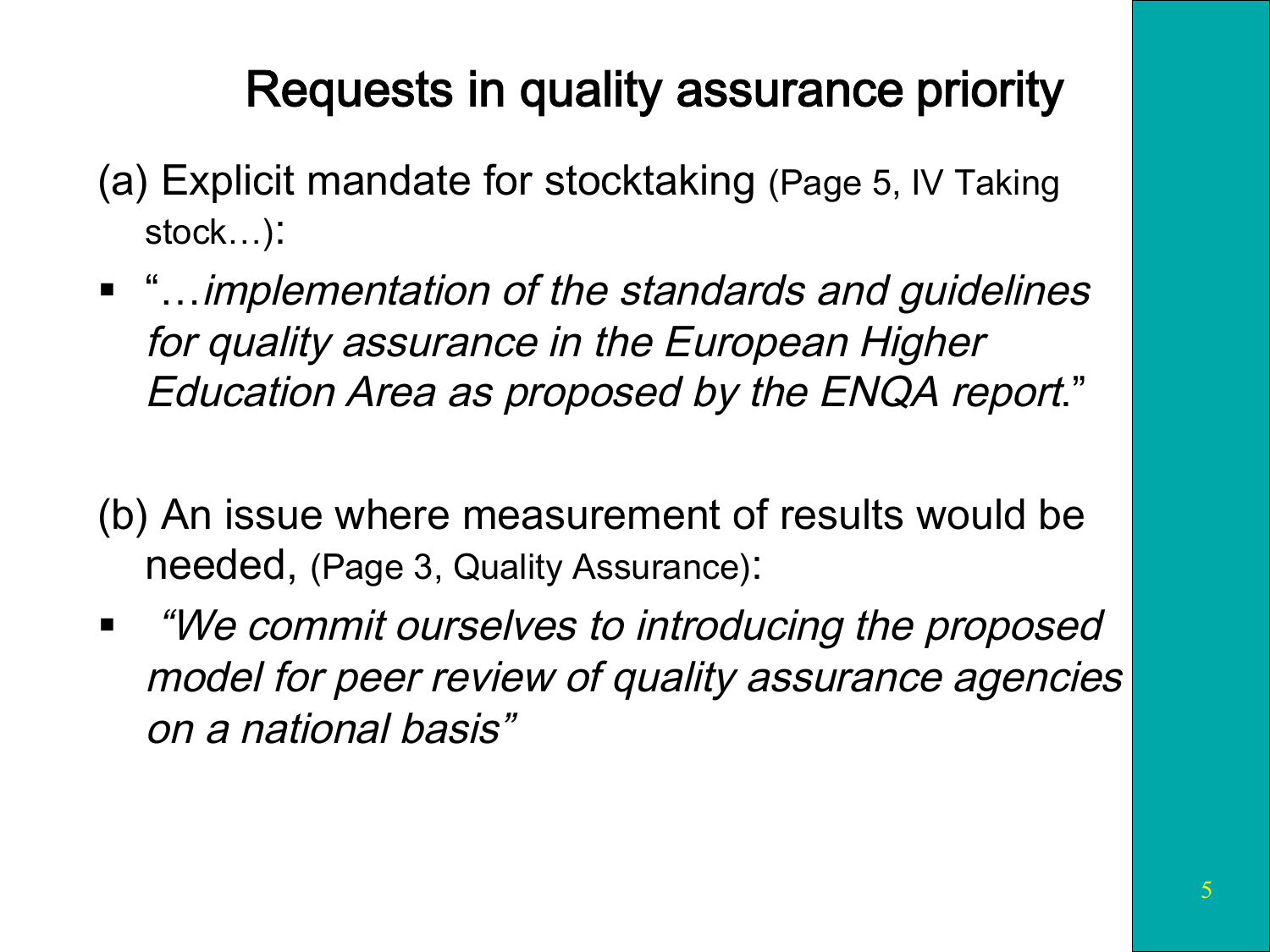# Recognition<br>General mandate:

■ "We expect stocktaking ... to continue in the fields of … recognition of degrees and study periods."

Concrete issues that ministers committed themselves to:

- "... ensuring the full implementation of [Lisbon Convention] principles, and incorporating them in national legislation as appropriate."
- "drawing up national action plans to improve the quality of the process associated with the recognition of foreign qualifications. These plans will form part of national reports for the next Ministerial Conference."
- ".. .awarding and recognition of joint degrees".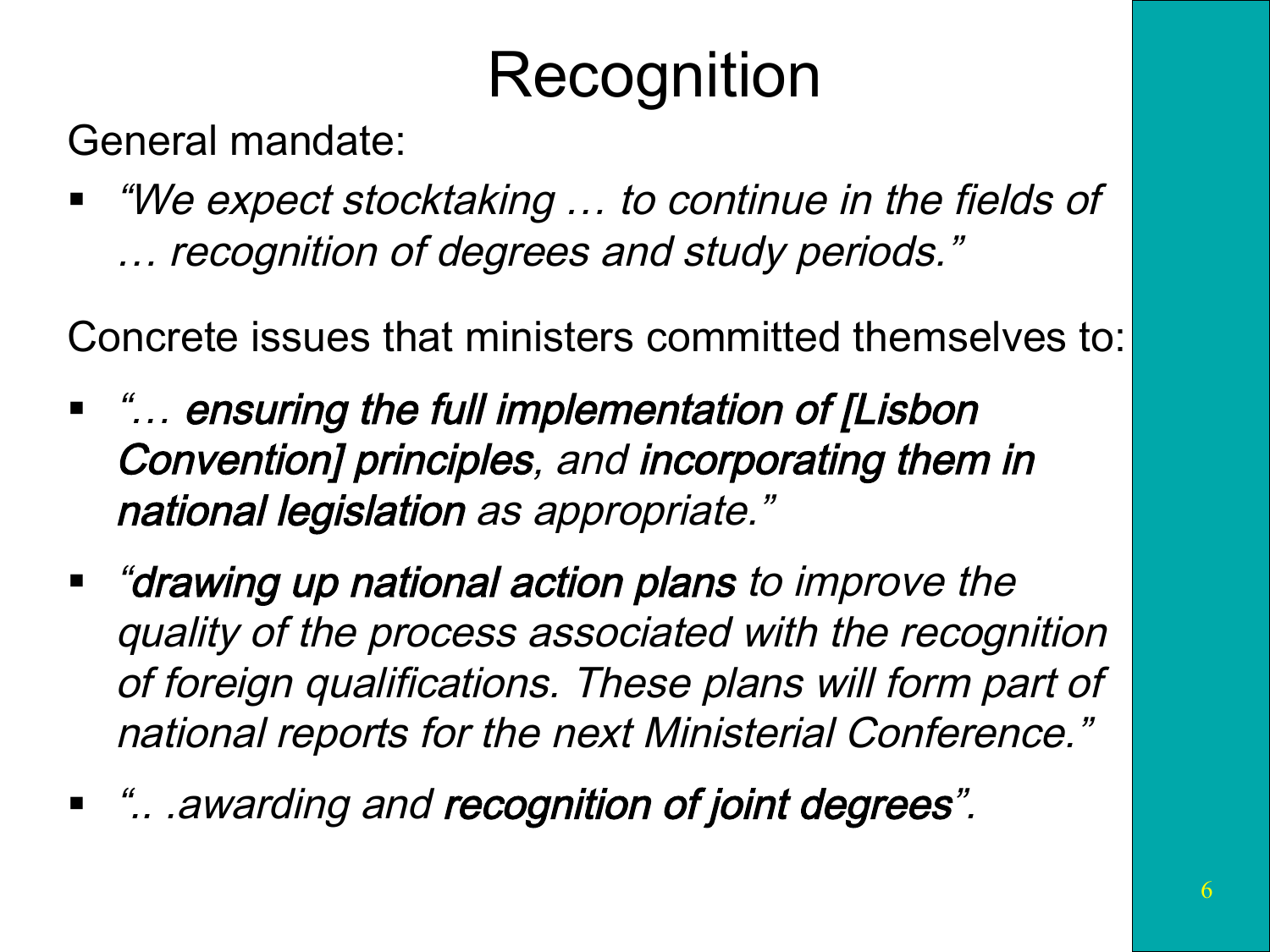#### Areas outside the first three priorities: Lifelong learning

(a) Explicit mandate for stocktaking (Page 5: IV Taking stock…):

- "…creating opportunities for flexible learning paths in higher education,
- *including procedures for the recognition of prior* learning."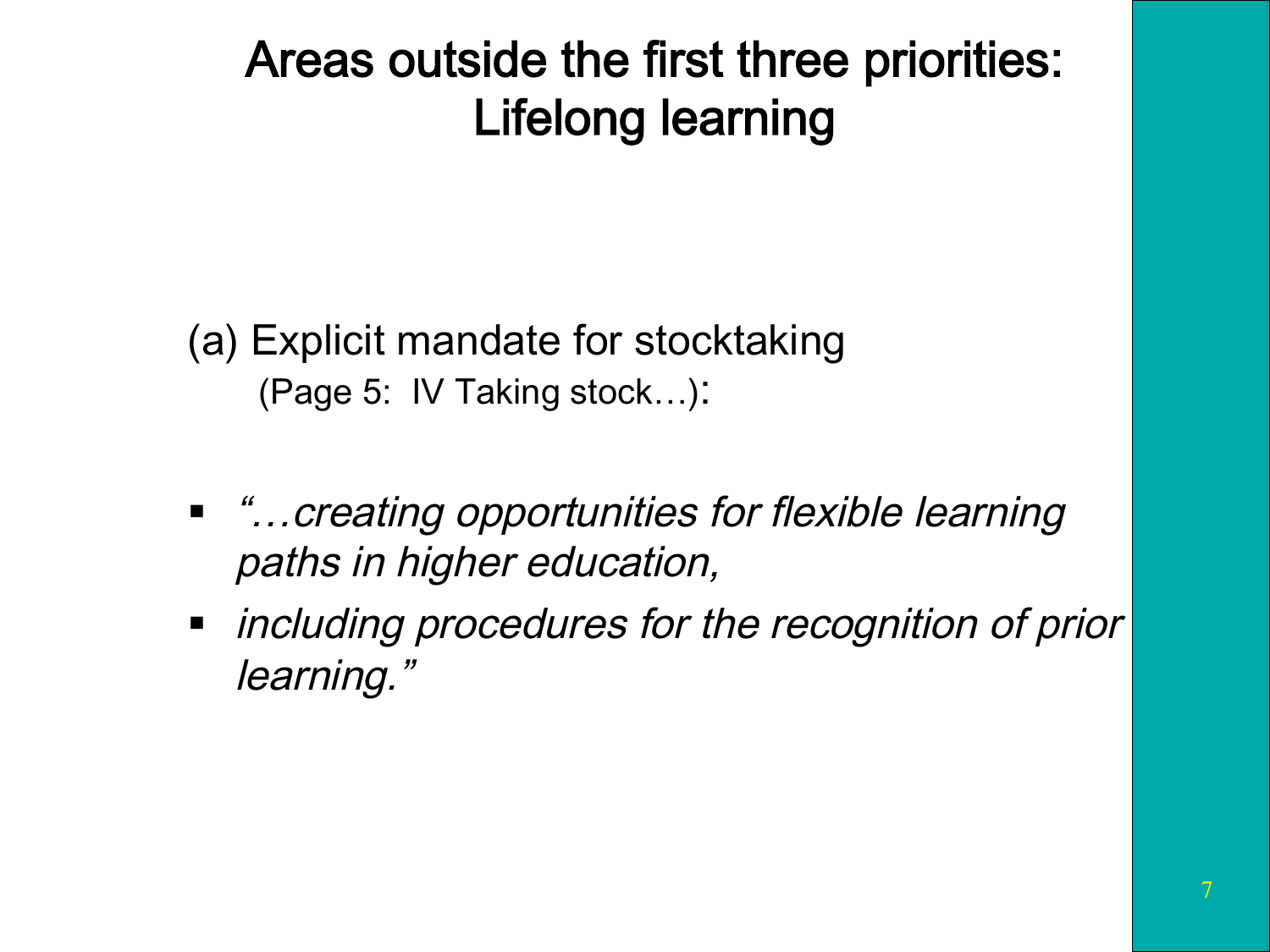#### Social dimension

… presenting comparable data on the mobility of staff and students as well as on the social and economic situation of students in participating countries as a basis for future stocktaking and reporting in time for the next Ministerial Conference.

The future stocktaking will have to take into account the social dimension as defined above.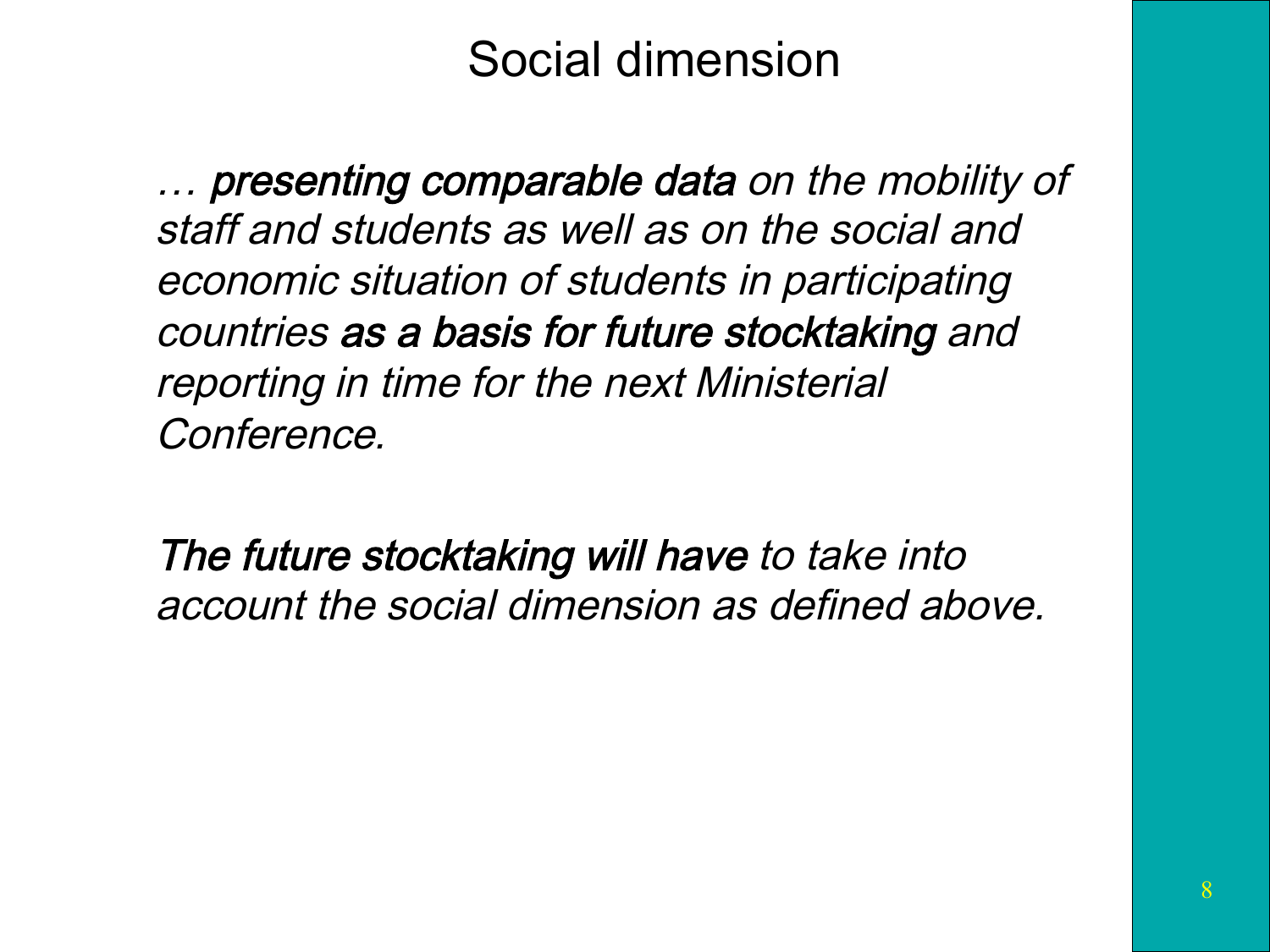## The preliminary vision of the 2001-2007 stocktaking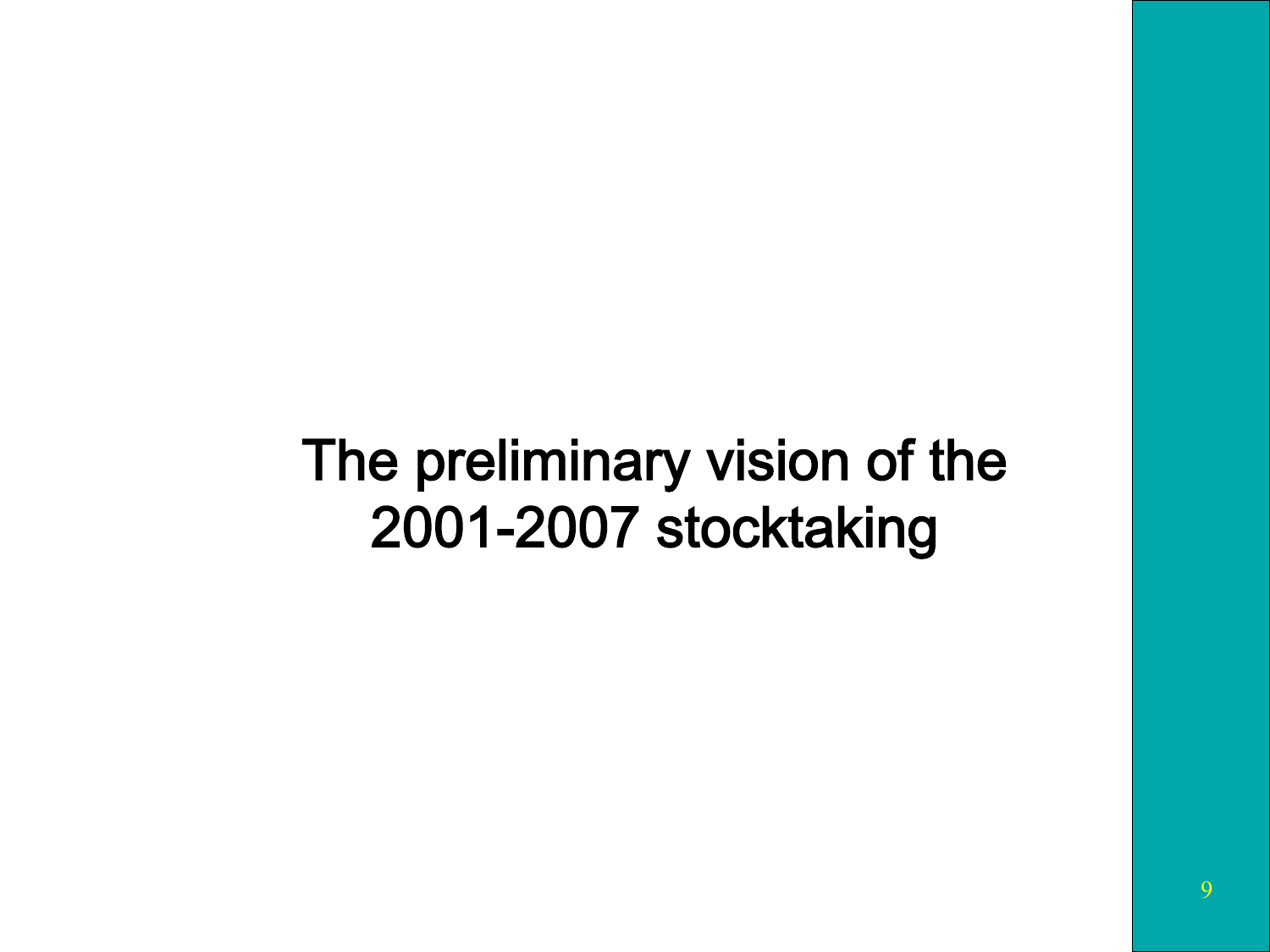#### Scorecard isn't all stocktaking report

It should be useful to draw on the experience of the previous stocktaking exercise, namely,

- including clearly measurable information into the Scorecard and
- reflecting several other issues in the text of the Stocktaking report.
- In such a way it would be possible to struck balance between the reliability of the information and data and the breadth of coverage.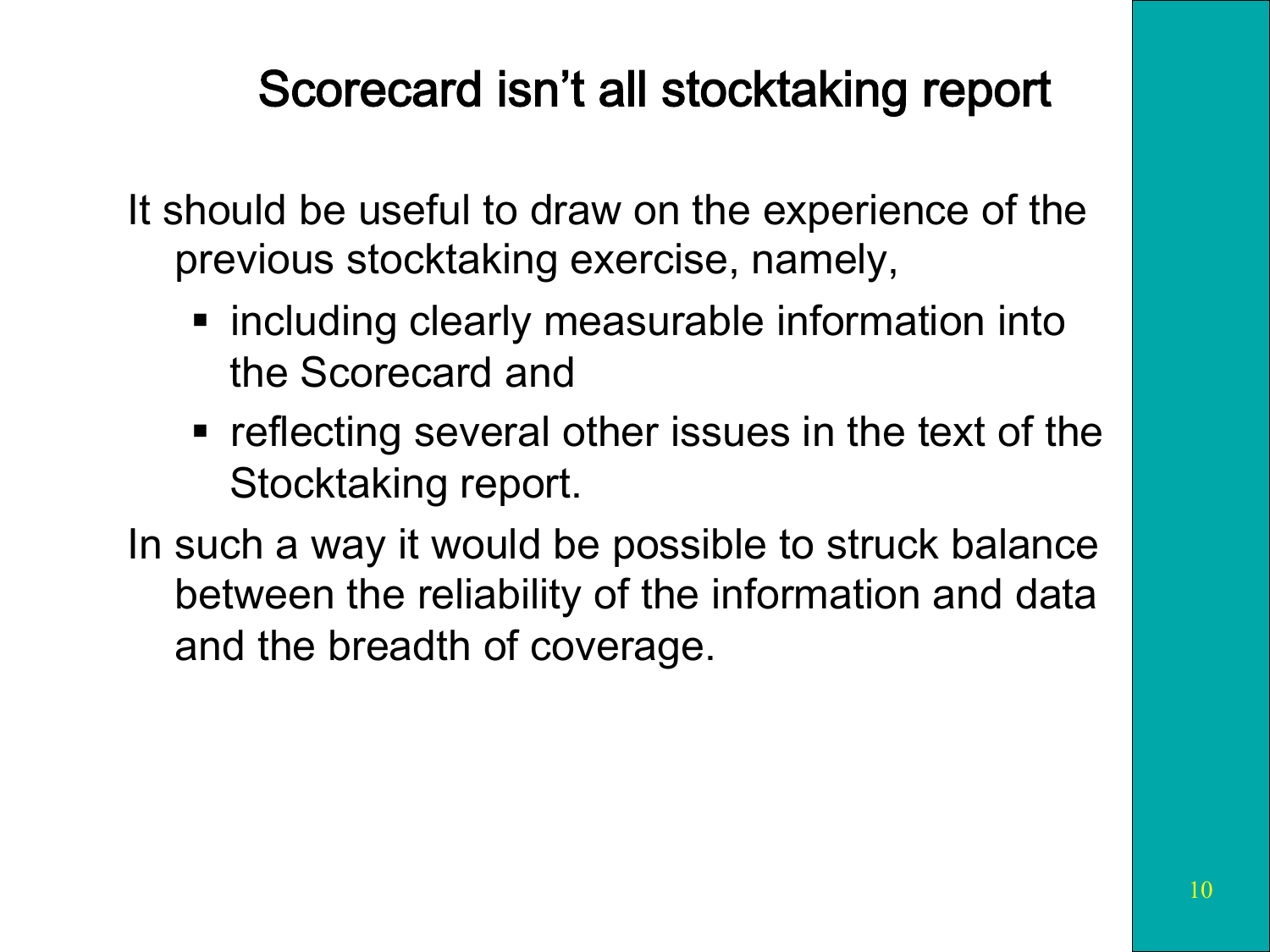## Degree system

- Previous stocktaking benchmarks (all or part)
- Success in launching work on the national frameworks for qualifications (taking into account that they have to be completed by 2010)
- Awarding and recognition of joint degrees
- Employability of graduates with bachelor qualifications (through national reports)

Partnerships and information sources:

Cooperation with EURYDICE

Cooperation with QF working group,

National reports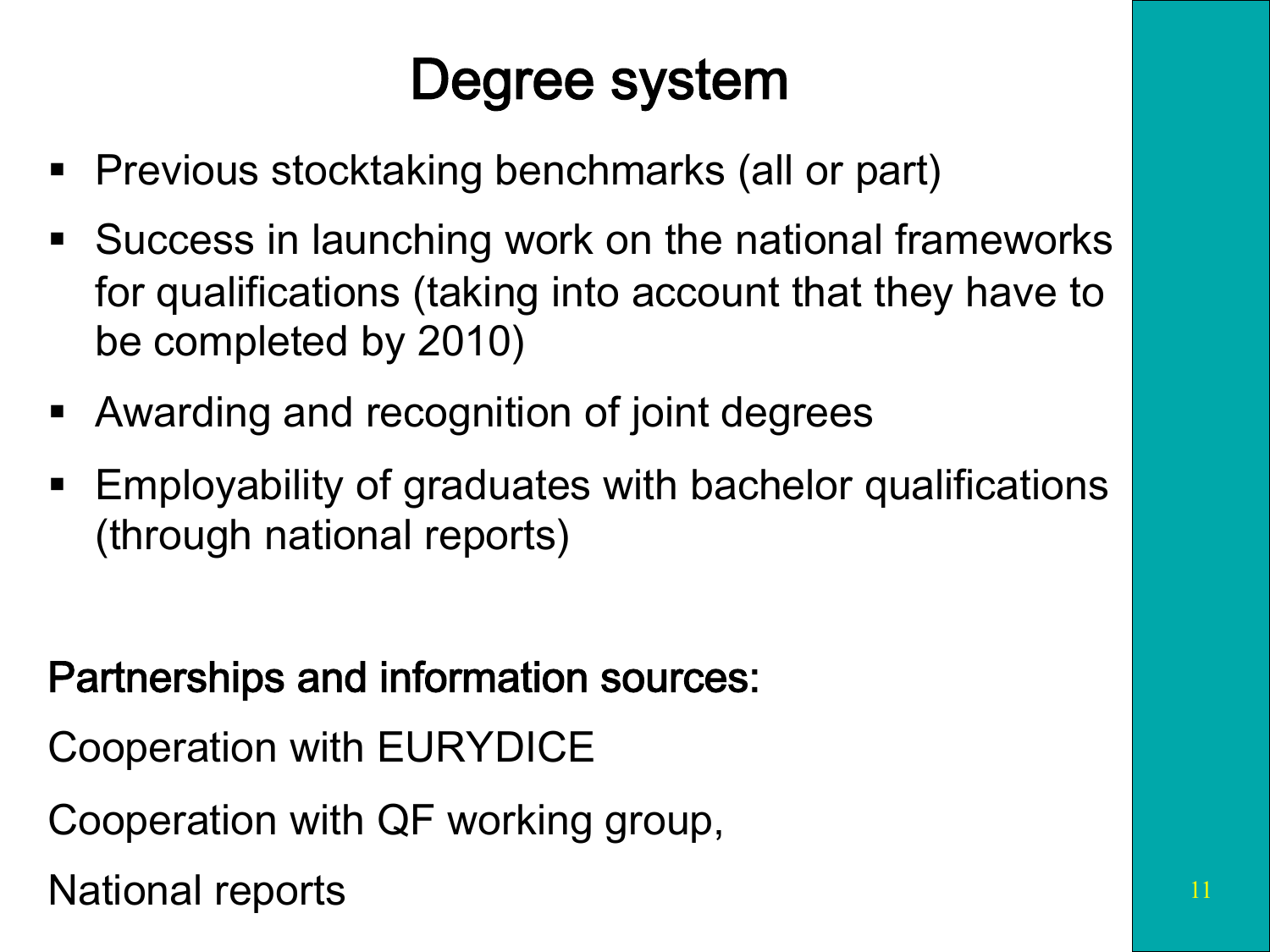## Quality assurance

- Previous benchmarks (all or part)
- Success in implementation of the standards and guidelines for QA
- Success in introducing peer review of quality assurance agencies on a national basis

#### Partnerships and information sources:

Cooperation with E4,

Cooperation with EURYDICE (if available)

National reports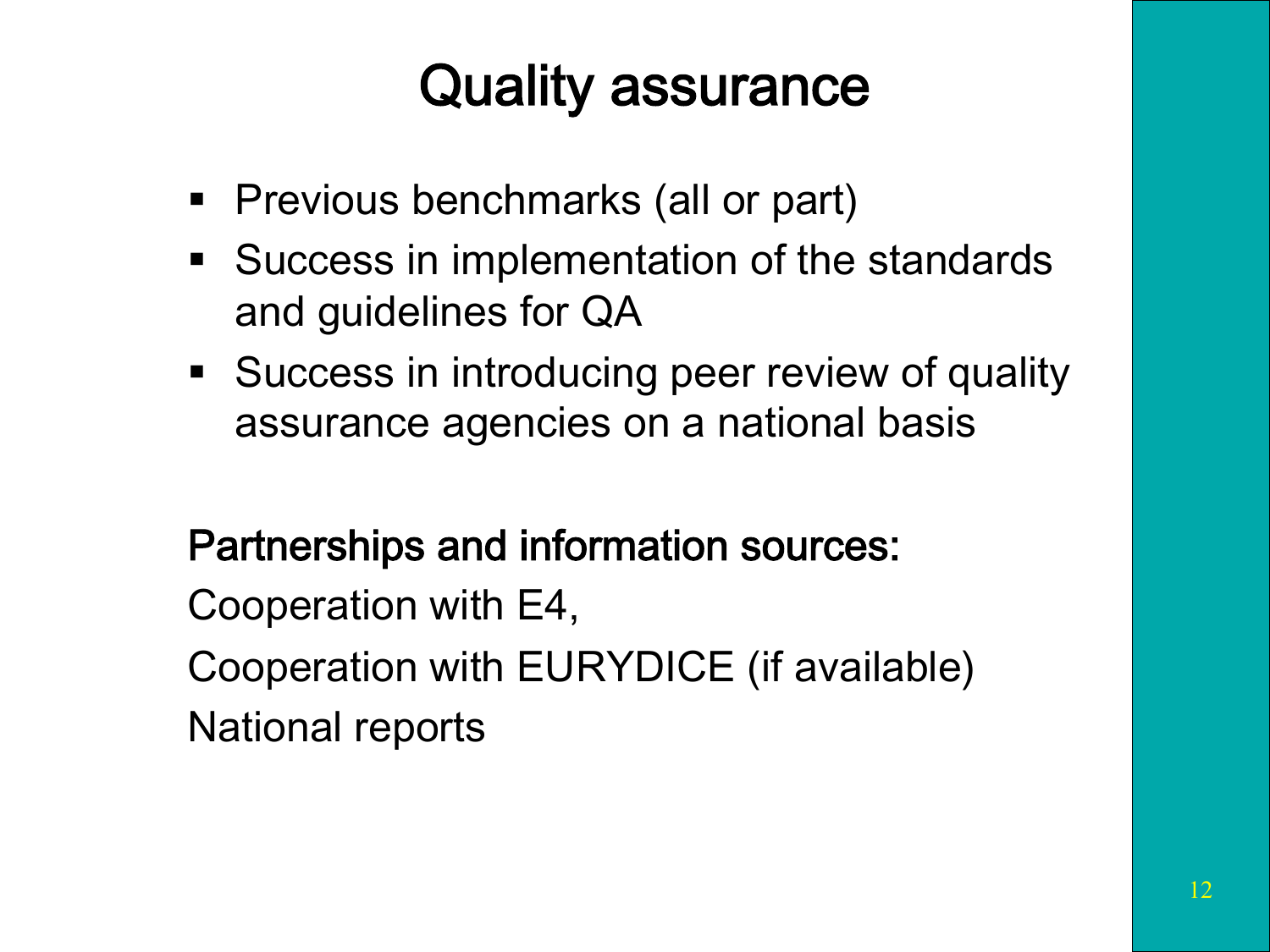## Recognition

- Previous benchmarks (all or part)
- Incorporation Lisbon Convention principles in national legislation
- Existence and content of national action plans
- Provisions for awarding and recognition of joint degrees

#### Partnerships and information sources:

- Cooperation with ENIC/NARIC network
- using national reports (and reports on improving recognition system as part of those)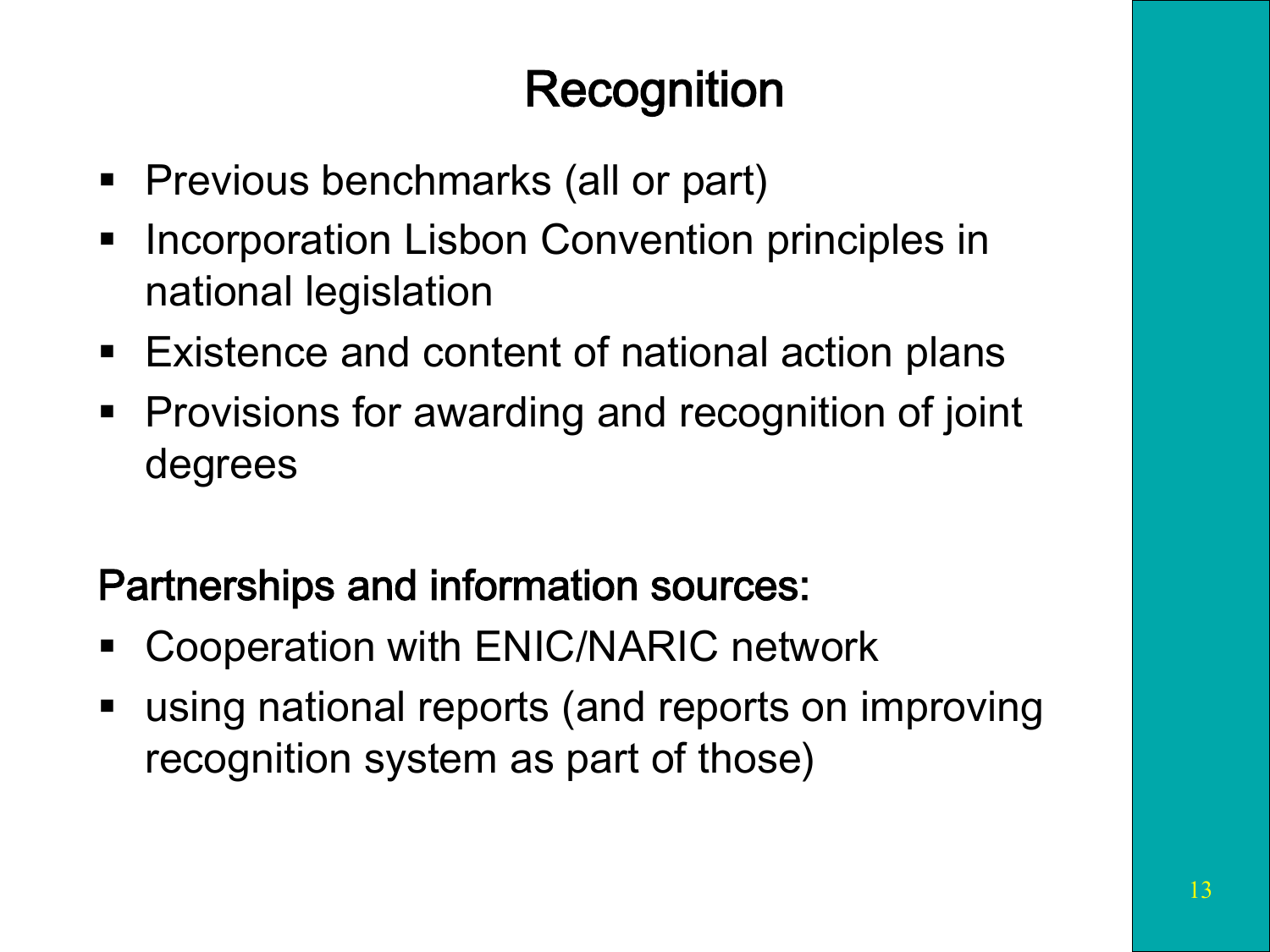## Lifelong learning

- Success in creating flexible learning paths in higher education,
- Success in creating procedures for the recognition of prior learning.

#### Partnerships and information sources:

- Cooperation with ENIC/NARIC network
- using national reports (and reports on improving recognition system as part of those)
- § EURYDICE (?)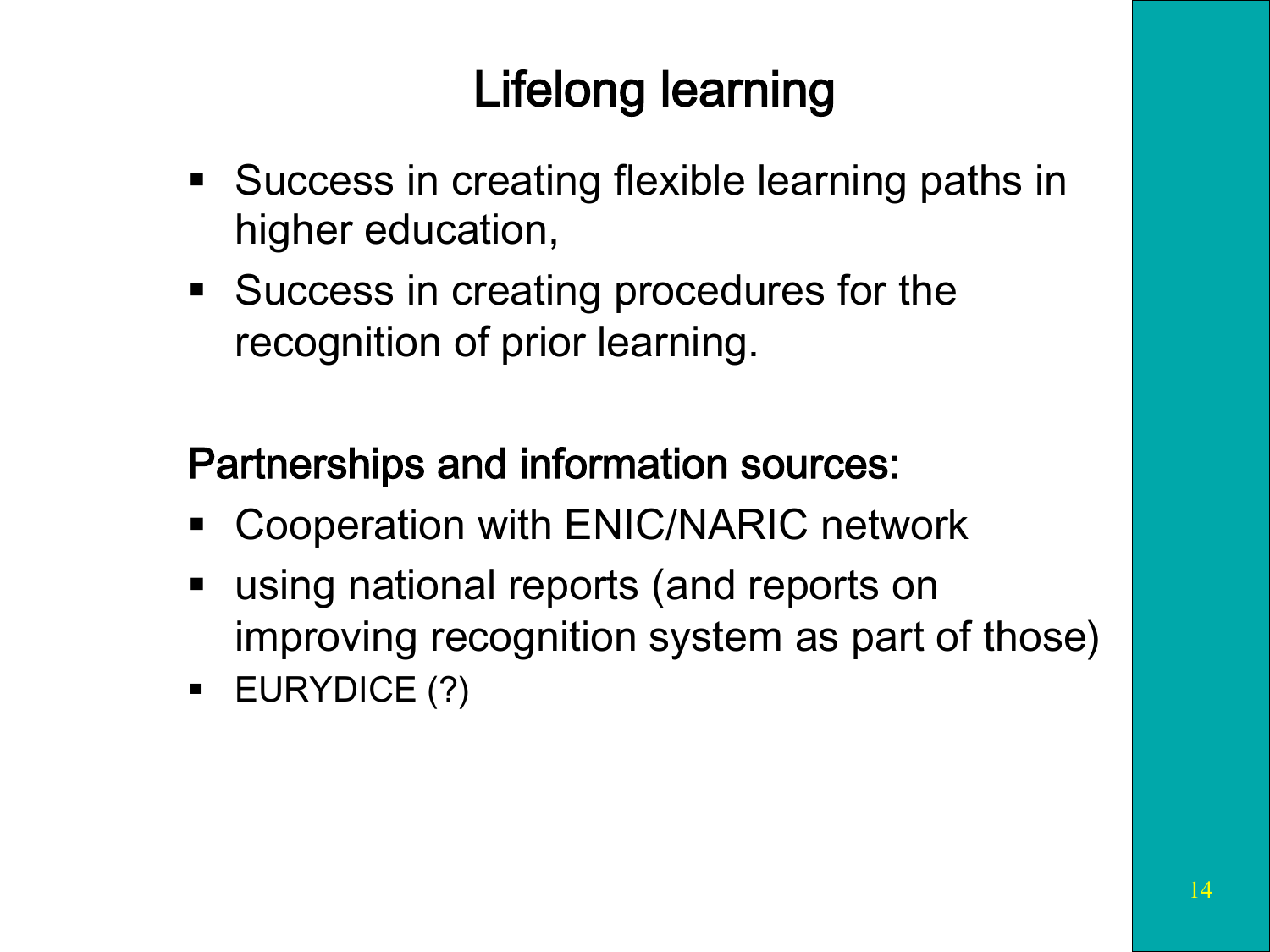## DRAFT TERMS OF REFERENCE

In order to realise the objectives set by the Ministers, the Working Group shall:

- 1. Identify the key issues to be addressed through the stocktaking exercise as well as the methodology to be used in this exercise
- 2. Collaborate with partner and other organisations in order to maximise the use of data sources;
- 3. Define, where appropriate, the structure of a separate questionnaire to be used in the stocktaking should this be required;
- 4. Prepare a structure for the national contributions to the stocktaking to be submitted by member States;
- 5. Prepare a report for approval by the BFUG in advance of the London Conference in 2007.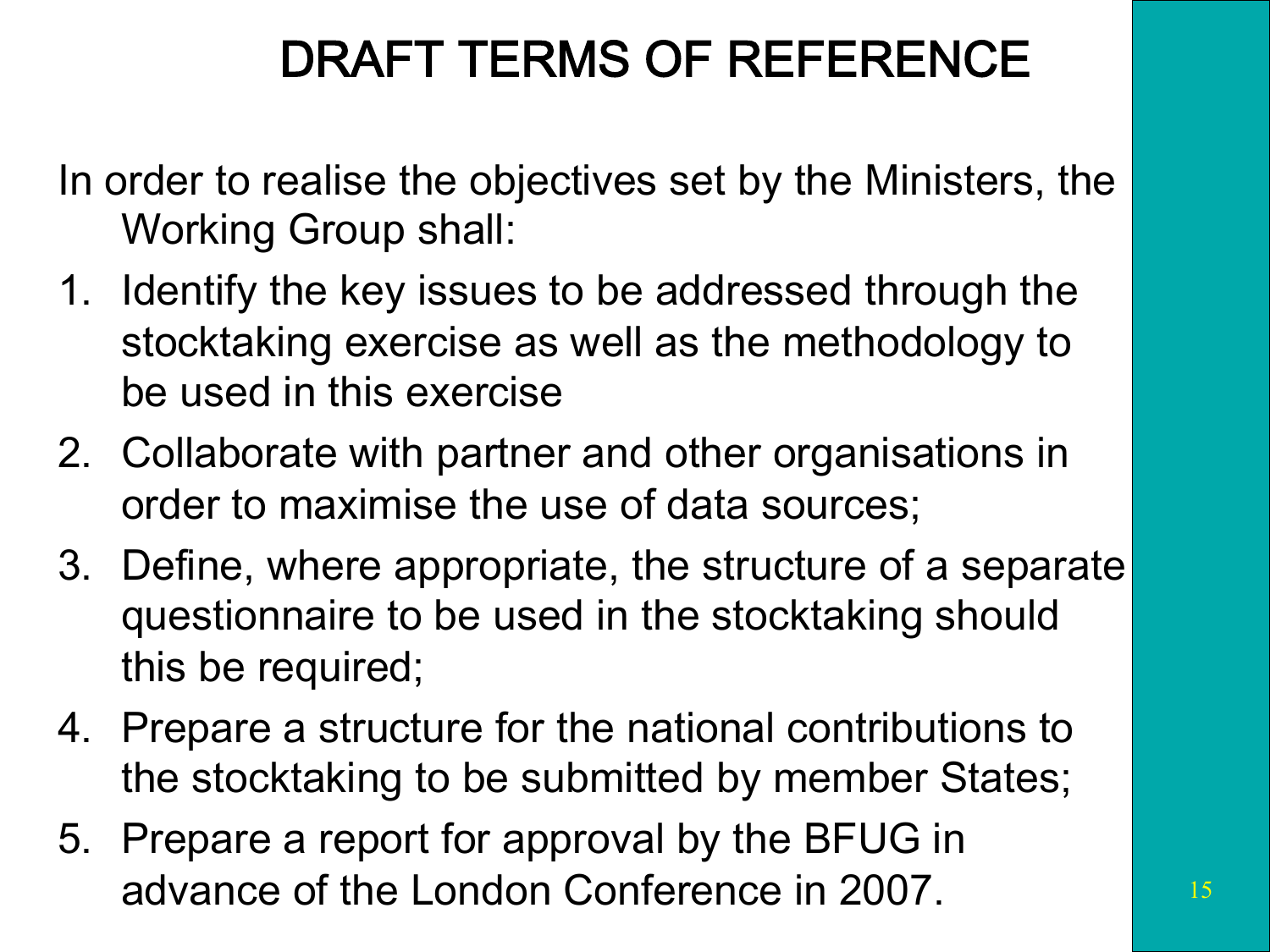## Composition of the working group as proposed in the draft BFUG work programme

■ Latvia (chair)

Members:

- Belgium Flemish community
- Estonia
- § Greece
- § Norway
- Romania
- § Slovenia
- § Turkey
- European Commission
- § Bologna secretariat representative